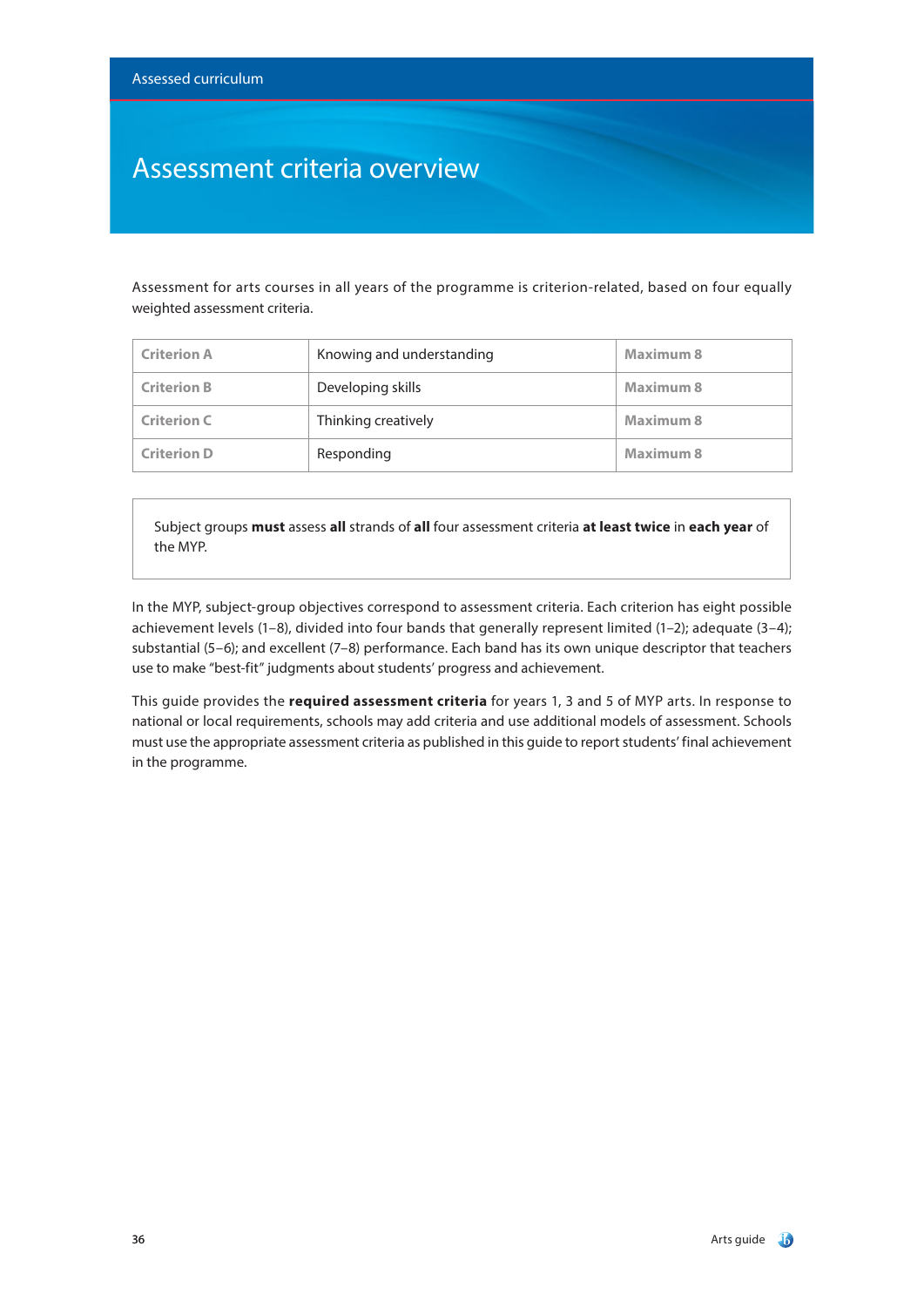### Task-specific clarifications

The assessment criteria as published in this guide must be used when determining students' achievement levels for each criterion. However, specific expectations for each task must still be defined.

The MYP arts objective and assessment criterion B (developing skills) is the same for all year groups. The increase in sophistication of skills is determined by the skill set developed through each unit, over the years of study. It is expected that teachers plan carefully the skills they expect students to master over each year of the programme in the MYP arts.

It is expected that, in any unit of study, students acquire new skills alongside those they have previously mastered. This also allows for students with little or no prior knowledge in the arts to excel. The acquisition of skills must be formatively assessed periodically to allow the teacher to monitor the progress a student has made in acquiring skills for summative assessment in the unit. It is important that teachers specify the expected skills and outcomes at the beginning of each unit so that students are aware of what is required for summative assessment.

Teachers need to clarify exactly what the "skills and techniques of the art form studied" means in a given assessment task. This might be in the form of:

- a task-specific clarification of the criteria, using the published criteria but with some wording changed to match the task
- an oral discussion of the expectations
- a checklist of skills addressed in the unit.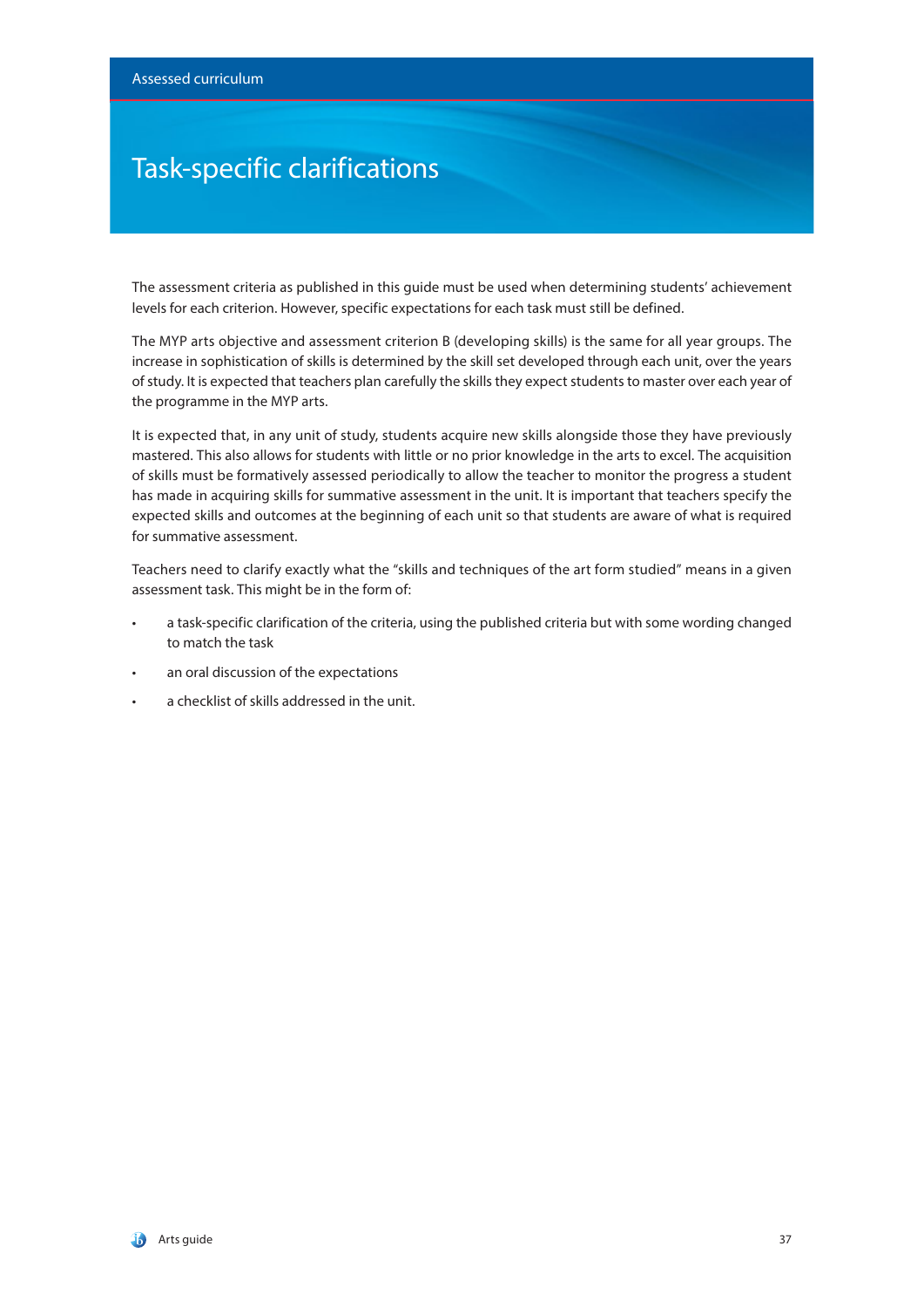### Arts assessment criteria: Year 3

## Criterion A: Knowing and understanding

#### **Maximum: 8**

- i. demonstrate knowledge of the art form studied, including concepts, processes, and the use of appropriate language
- ii. demonstrate knowledge of the role of the art form in original or displaced contexts
- iii. use acquired knowledge to inform their artwork.

| <b>Achievement level</b> | Level descriptor                                                                                                                                                                                                                                                                                                                                                                    |  |
|--------------------------|-------------------------------------------------------------------------------------------------------------------------------------------------------------------------------------------------------------------------------------------------------------------------------------------------------------------------------------------------------------------------------------|--|
| $\Omega$                 | The student <b>does not</b> reach a standard described by any of the descriptors below.                                                                                                                                                                                                                                                                                             |  |
| $1 - 2$                  | The student:<br>demonstrates limited knowledge of the art form studied, including<br>i.<br>concepts, processes, and limited use of appropriate language<br>demonstrates limited knowledge of the role of the art form in original or<br>ii.<br>displaced contexts<br>demonstrates limited use of acquired knowledge to inform his or her<br>iii.<br>artwork.                        |  |
| $3 - 4$                  | The student:<br>demonstrates <b>adequate</b> knowledge of the art form studied, including<br>i.<br>concepts, processes, and adequate use of appropriate language<br>demonstrates adequate knowledge of the role of the art form in original<br>ii.<br>or displaced contexts<br>demonstrates adequate use of acquired knowledge to inform his or her<br>iii.<br>artwork.             |  |
| $5 - 6$                  | The student:<br>demonstrates substantial knowledge of the art form studied, including<br>i.<br>concepts, processes, and <b>substantial</b> use of appropriate language<br>demonstrates substantial knowledge of the role of the art form in<br>ii.<br>original or displaced contexts<br>demonstrates substantial use of acquired knowledge to inform his or her<br>iii.<br>artwork. |  |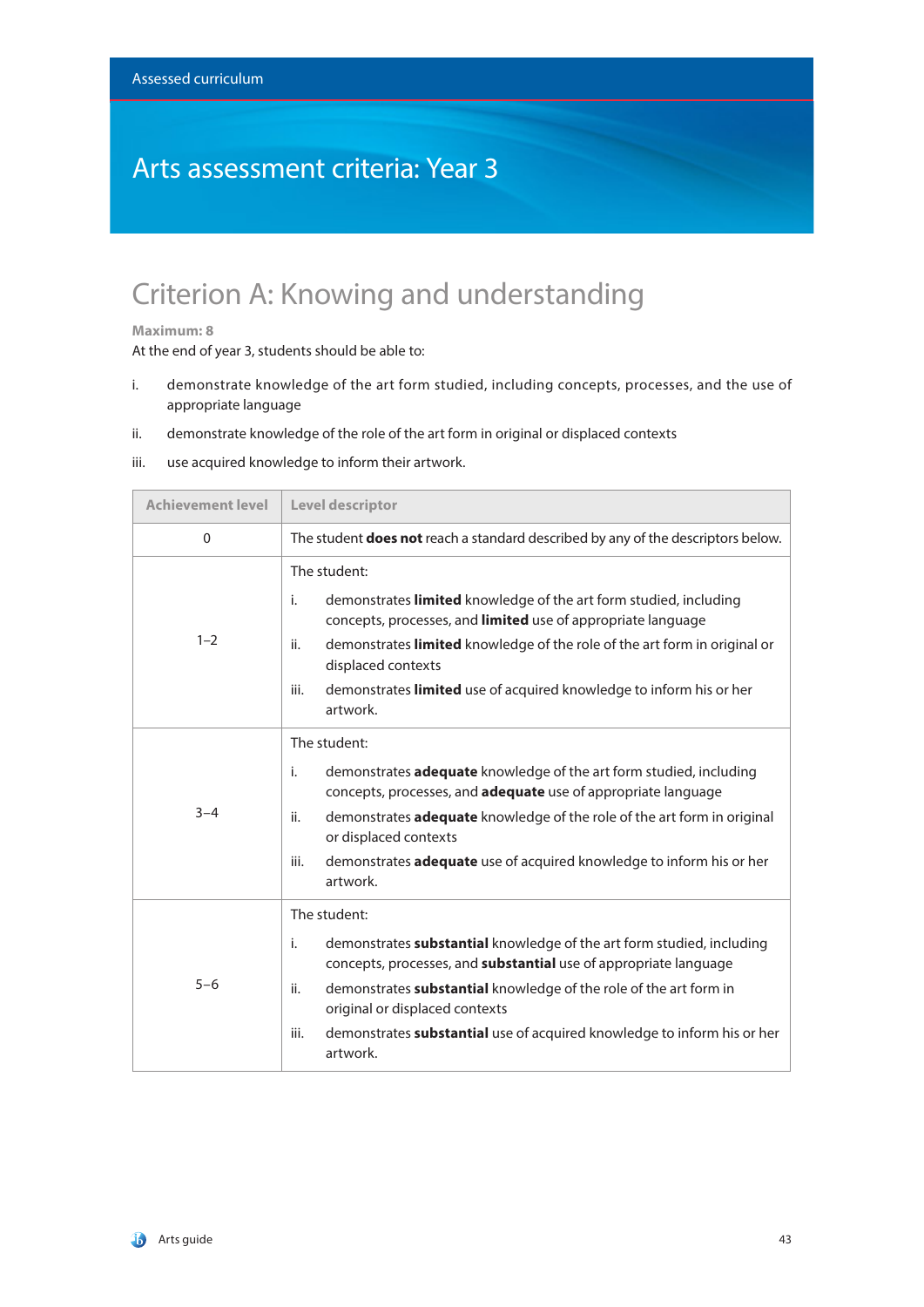| <b>Achievement level</b> | Level descriptor                                                                                                                                          |
|--------------------------|-----------------------------------------------------------------------------------------------------------------------------------------------------------|
| $7 - 8$                  | The student:                                                                                                                                              |
|                          | demonstrates <b>excellent</b> knowledge of the art form studied, including<br>Ť.<br>concepts, processes, and <b>excellent</b> use of appropriate language |
|                          | ii.<br>demonstrates <b>excellent</b> knowledge of the role of the art form in original<br>or displaced contexts                                           |
|                          | iii.<br>demonstrates excellent use of acquired knowledge to inform his or her<br>artwork.                                                                 |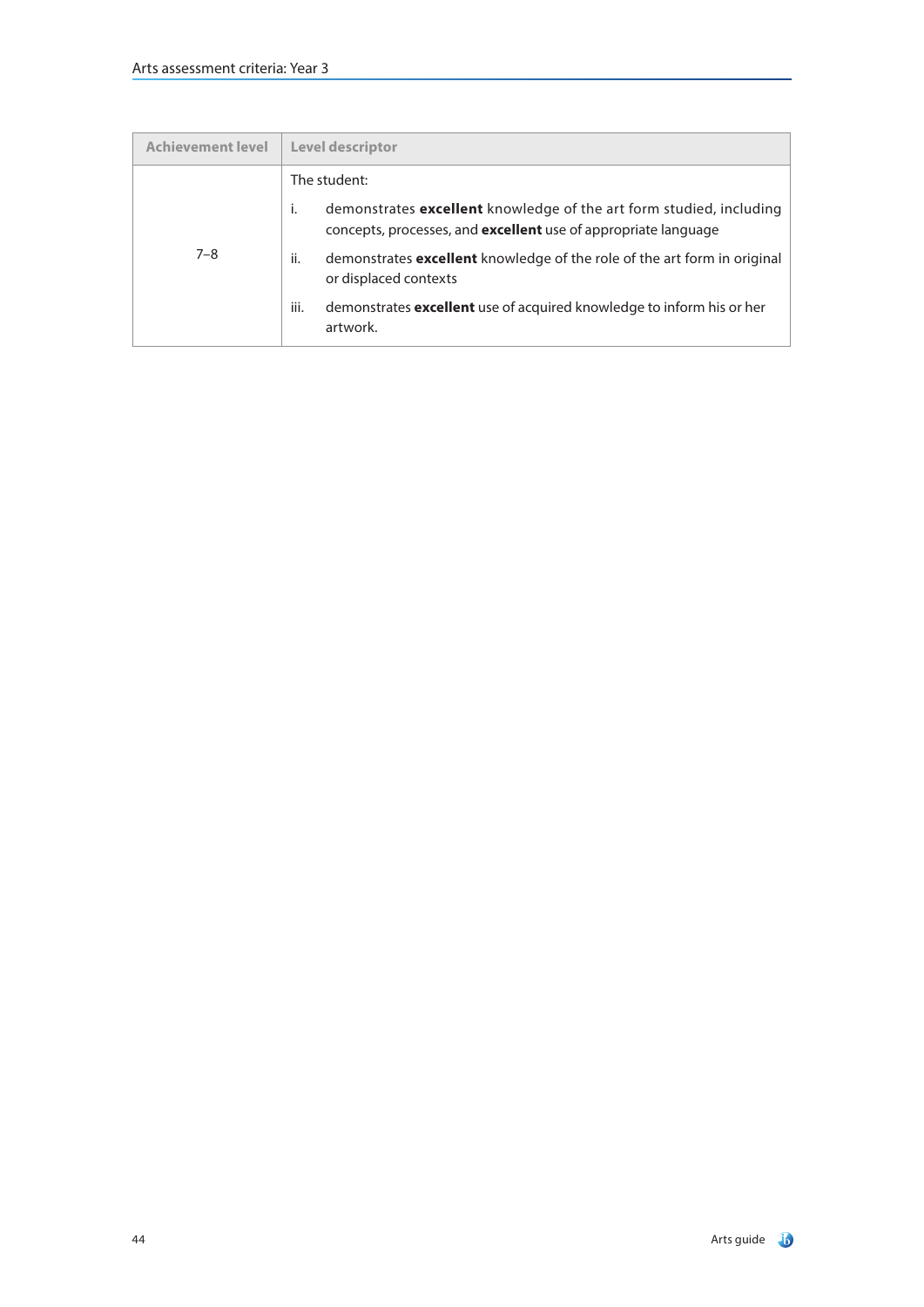# Criterion B: Developing skills

### **Maximum: 8**

- i. demonstrate the acquisition and development of the skills and techniques of the art form studied
- ii. demonstrate the application of skills and techniques to create, perform and/or present art.

| <b>Achievement level</b> | Level descriptor                                                                                                                                                                                                                                             |  |
|--------------------------|--------------------------------------------------------------------------------------------------------------------------------------------------------------------------------------------------------------------------------------------------------------|--|
| $\Omega$                 | The student <b>does not</b> reach a standard described by any of the descriptors below.                                                                                                                                                                      |  |
| $1 - 2$                  | The student:<br>demonstrates <b>limited</b> acquisition and development of the skills and<br>i.<br>techniques of the art form studied<br>demonstrates limited application of skills and techniques to create,<br>ii.<br>perform and/or present art.          |  |
| $3 - 4$                  | The student:<br>i.<br>demonstrates <b>adequate</b> acquisition and development of the skills and<br>techniques of the art form studied<br>demonstrates <b>adequate</b> application of skills and techniques to create,<br>ii.<br>perform and/or present art. |  |
| $5 - 6$                  | The student:<br>demonstrates <b>substantial</b> acquisition and development of the skills and<br>i.<br>techniques of the art form studied<br>demonstrates substantial application of skills and techniques to create,<br>ii.<br>perform and/or present art.  |  |
| $7 - 8$                  | The student:<br>i.<br>demonstrates <b>excellent</b> acquisition and development of the skills and<br>techniques of the art form studied<br>demonstrates excellent application of skills and techniques to create,<br>ii.<br>perform and/or present art.      |  |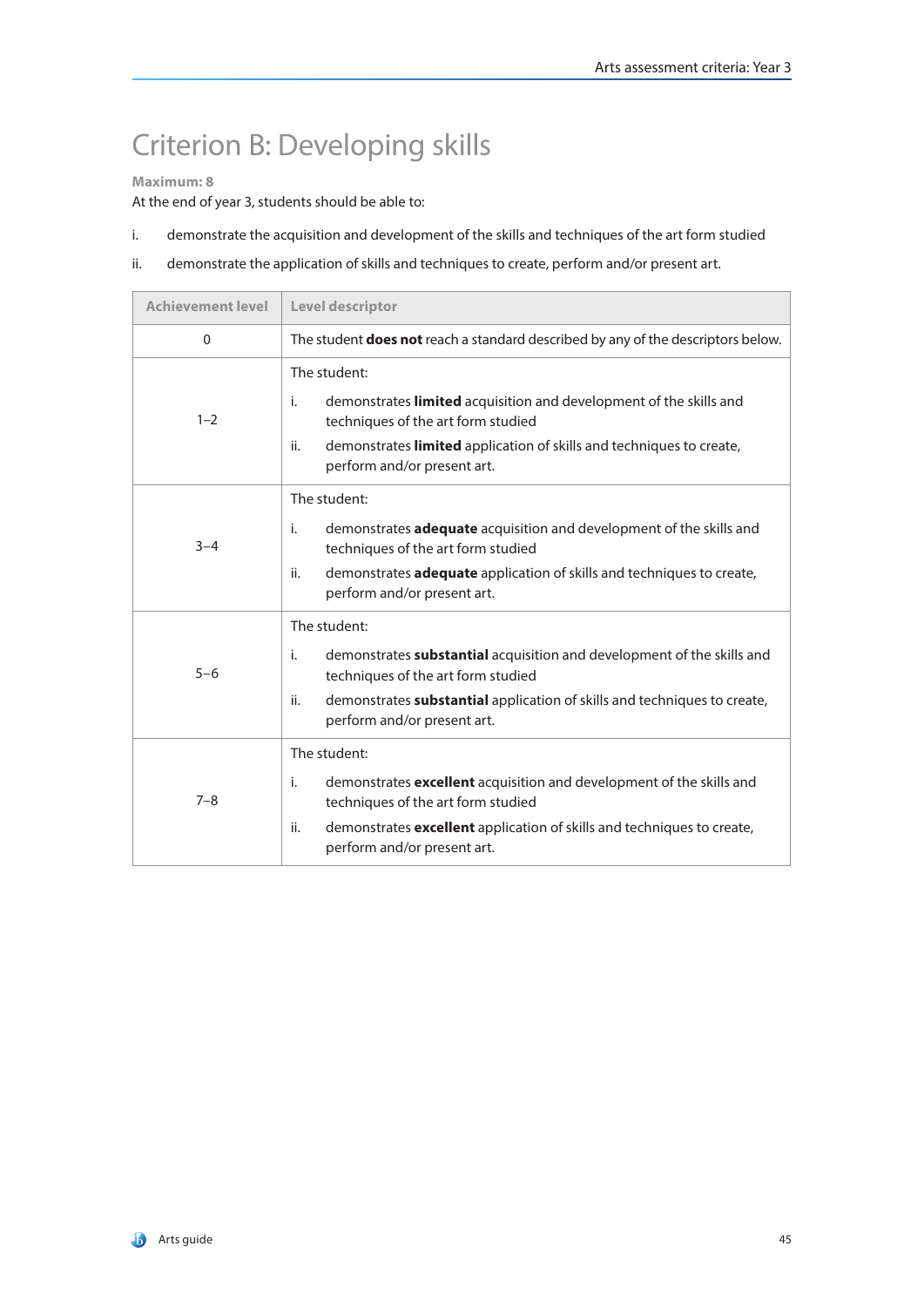# Criterion C: Thinking creatively

#### **Maximum: 8**

- i. outline a clear and feasible artistic intention
- ii. outline alternatives, perspectives, and imaginative solutions
- iii. demonstrate the exploration of ideas through the developmental process to a point of realization.

| <b>Achievement level</b> | Level descriptor                                                                                                                                                                                                                                                                                                                                       |  |
|--------------------------|--------------------------------------------------------------------------------------------------------------------------------------------------------------------------------------------------------------------------------------------------------------------------------------------------------------------------------------------------------|--|
| $\mathbf{0}$             | The student does not reach a standard described by any of the descriptors below.                                                                                                                                                                                                                                                                       |  |
| $1 - 2$                  | The student:<br>i.<br>presents a limited outline of an artistic intention, which may lack clarity<br>or feasibility<br>presents a limited outline of alternatives, perspectives, and imaginative<br>ii.<br>solutions<br>demonstrates limited exploration of ideas through the developmental<br>iii.<br>process, which may lack a point of realization. |  |
| $3 - 4$                  | The student:<br>i.<br>presents an <b>adequate</b> outline of a clear and/or feasible artistic intention<br>presents an adequate outline of alternatives, perspectives, and<br>ii.<br>imaginative solutions<br>demonstrates adequate exploration of ideas through the developmental<br>iii.<br>process to a point of realization.                       |  |
| $5 - 6$                  | The student:<br>presents a substantial outline of a clear and feasible artistic intention<br>i.<br>ii.<br>presents a <b>substantial</b> outline of alternatives, perspectives, and<br>imaginative solutions<br>demonstrates substantial exploration of ideas through the<br>iii.<br>developmental process to a point of realization.                   |  |
| $7 - 8$                  | The student:<br>presents an <b>excellent</b> outline of a clear and feasible artistic intention<br>i.<br>presents an excellent outline of alternatives, perspectives, and<br>ii.<br>imaginative solutions<br>demonstrates excellent exploration of ideas through the developmental<br>iii.<br>process to a point of realization.                       |  |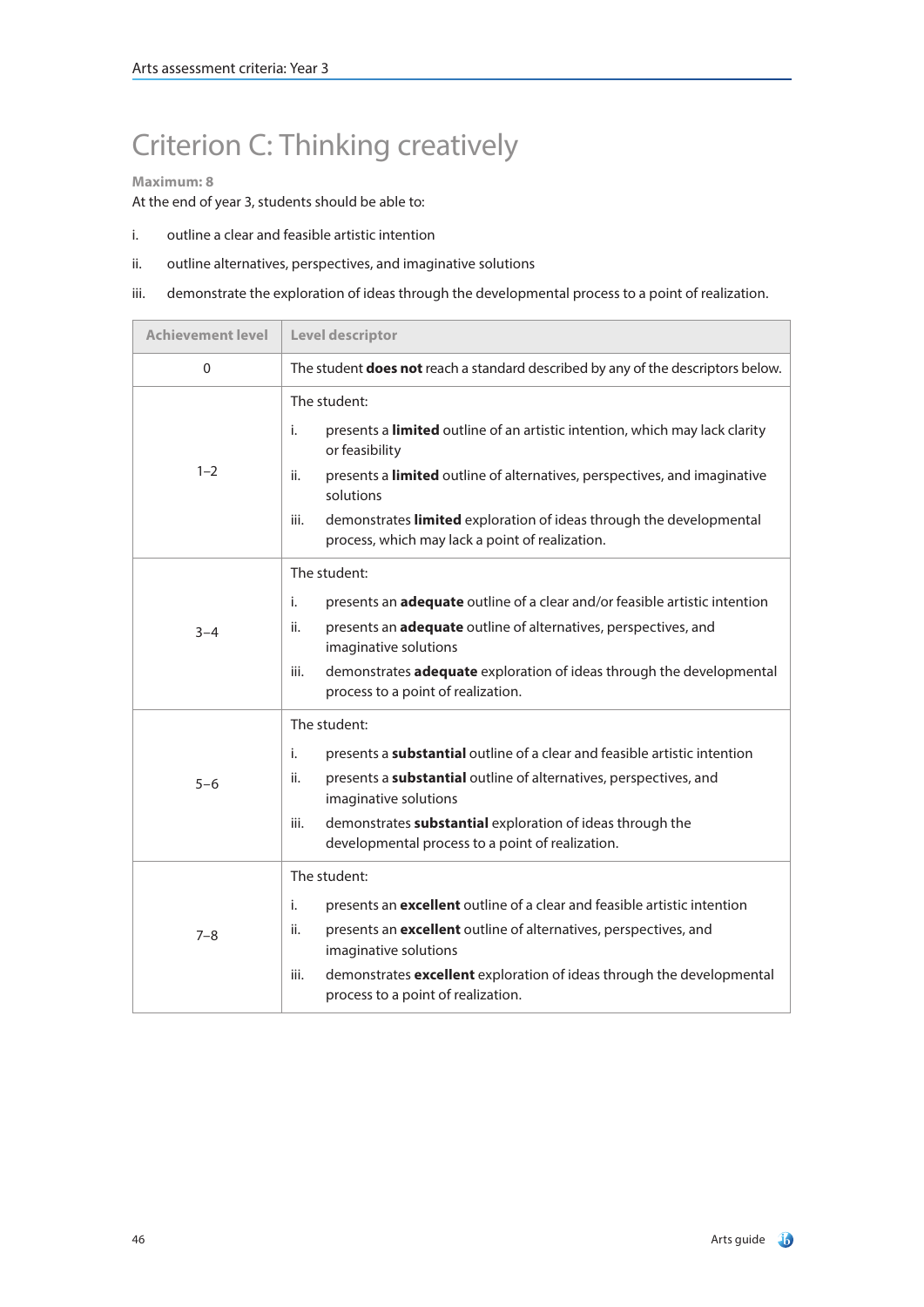# Criterion D: Responding

### **Maximum: 8**

- i. outline connections and transfer learning to new settings
- ii. create an artistic response inspired by the world around them
- iii. evaluate the artwork of self and others.

| <b>Achievement level</b> | Level descriptor                                                                                                                                                                                                                                                                                                                                |  |
|--------------------------|-------------------------------------------------------------------------------------------------------------------------------------------------------------------------------------------------------------------------------------------------------------------------------------------------------------------------------------------------|--|
| $\mathbf{0}$             | The student <b>does not</b> reach a standard described by any of the descriptors below.                                                                                                                                                                                                                                                         |  |
| $1 - 2$                  | The student:<br>presents a limited outline of connections and may transfer learning to<br>i.<br>new settings<br>creates a limited artistic response that is possibly inspired by the world<br>ii.<br>around him or her<br>presents a limited evaluation of the artwork of self and others.<br>iii.                                              |  |
| $3 - 4$                  | The student:<br>j.<br>presents an adequate outline of connections and occasionally transfers<br>learning to new settings<br>creates an <b>adequate</b> artistic response that is inspired by the world around<br>ii.<br>him or her to some degree<br>presents an <b>adequate</b> evaluation of the artwork of self and others.<br>iii.          |  |
| $5 - 6$                  | The student:<br>presents a substantial outline of connections and regularly transfers<br>i.<br>learning to new settings<br>creates a substantial artistic response that is considerably inspired by<br>ii.<br>the world around him or her<br>presents a substantial evaluation of the artwork of self and others.<br>iii.                       |  |
| $7 - 8$                  | The student:<br>presents an excellent outline of connections with depth and insight,<br>i.<br>and effectively transfers learning to new settings<br>creates an excellent artistic response that is effectively inspired by the<br>ii.<br>world around him or her<br>presents an excellent evaluation of the artwork of self and others.<br>iii. |  |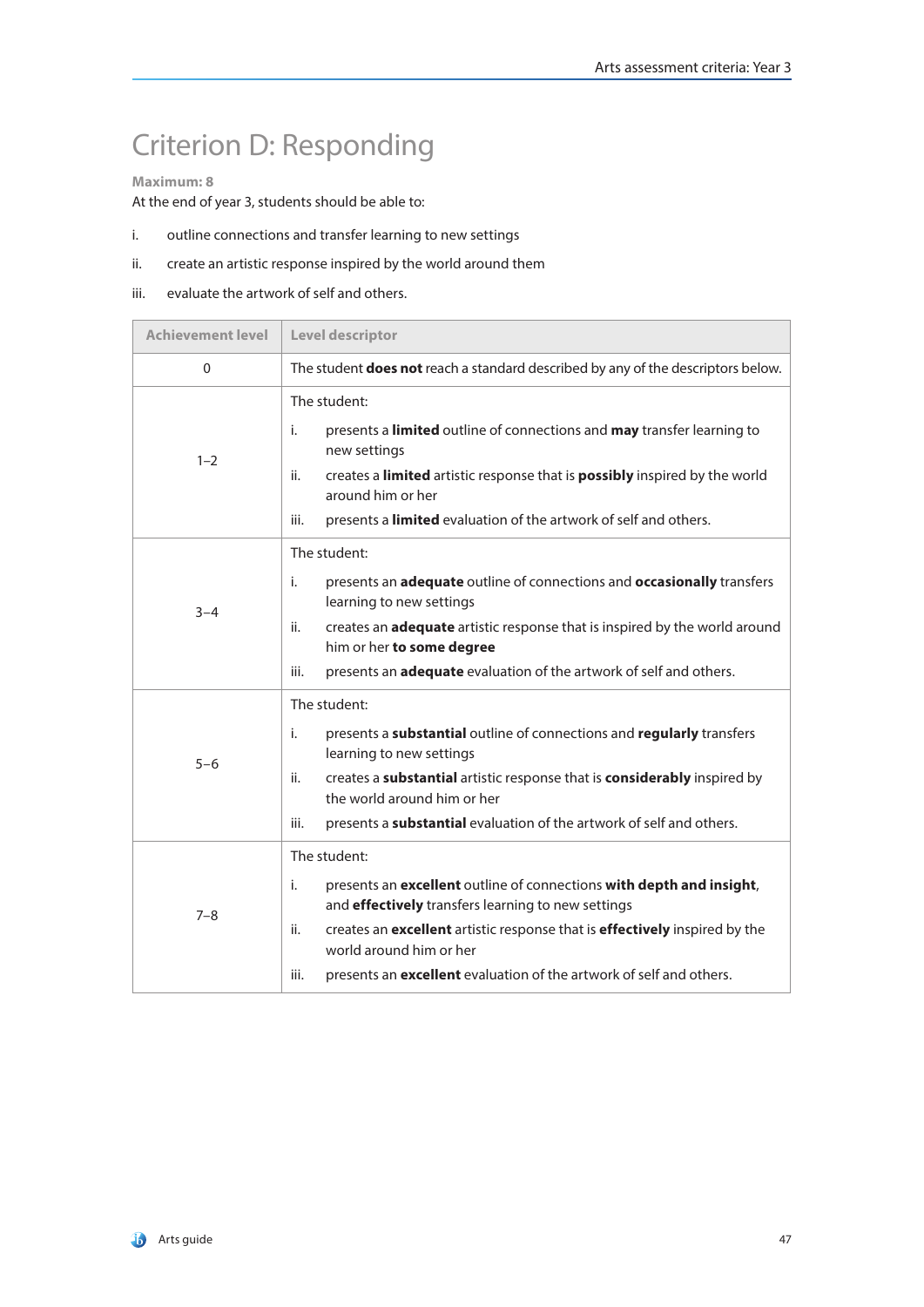### Arts assessment criteria: Year 5

## Criterion A: Knowing and understanding

#### **Maximum: 8**

- i. demonstrate knowledge and understanding of the art form studied, including concepts, processes, and the use of subject-specific terminology
- ii. demonstrate understanding of the role of the art form in original or displaced contexts
- iii. use acquired knowledge to purposefully inform artistic decisions in the process of creating artwork.

| <b>Achievement level</b> | Level descriptor                                                                                                                                                                                                                                                                                                                                                                                                                                  |  |
|--------------------------|---------------------------------------------------------------------------------------------------------------------------------------------------------------------------------------------------------------------------------------------------------------------------------------------------------------------------------------------------------------------------------------------------------------------------------------------------|--|
| $\mathbf{0}$             | The student <b>does not</b> reach a standard described by any of the descriptors below.                                                                                                                                                                                                                                                                                                                                                           |  |
| $1 - 2$                  | The student:<br>demonstrates limited knowledge and understanding of the art form<br>i.<br>studied, including concepts, processes, and limited use of subject-specific<br>terminology<br>demonstrates limited understanding of the role of the art form in original<br>ii.<br>or displaced contexts<br>demonstrates limited use of acquired knowledge to purposefully inform<br>iii.<br>artistic decisions in the process of creating artwork.     |  |
| $3 - 4$                  | The student:<br>i.<br>demonstrates adequate knowledge and understanding of the art<br>form studied, including concepts, processes, and adequate use of<br>subject-specific terminology<br>demonstrates adequate understanding of the role of the art form in<br>ii.<br>original or displaced contexts<br>demonstrates adequate use of acquired knowledge to purposefully<br>iii.<br>inform artistic decisions in the process of creating artwork. |  |
| $5 - 6$                  | The student:<br>demonstrates substantial knowledge and understanding of the art form<br>i.<br>studied, including concepts, processes, and substantial use of subject-<br>specific terminology<br>demonstrates substantial understanding of the role of the art form in<br>ii.<br>original or displaced contexts<br>iii.<br>demonstrates substantial use of acquired knowledge to purposefully<br>inform artistic decisions.                       |  |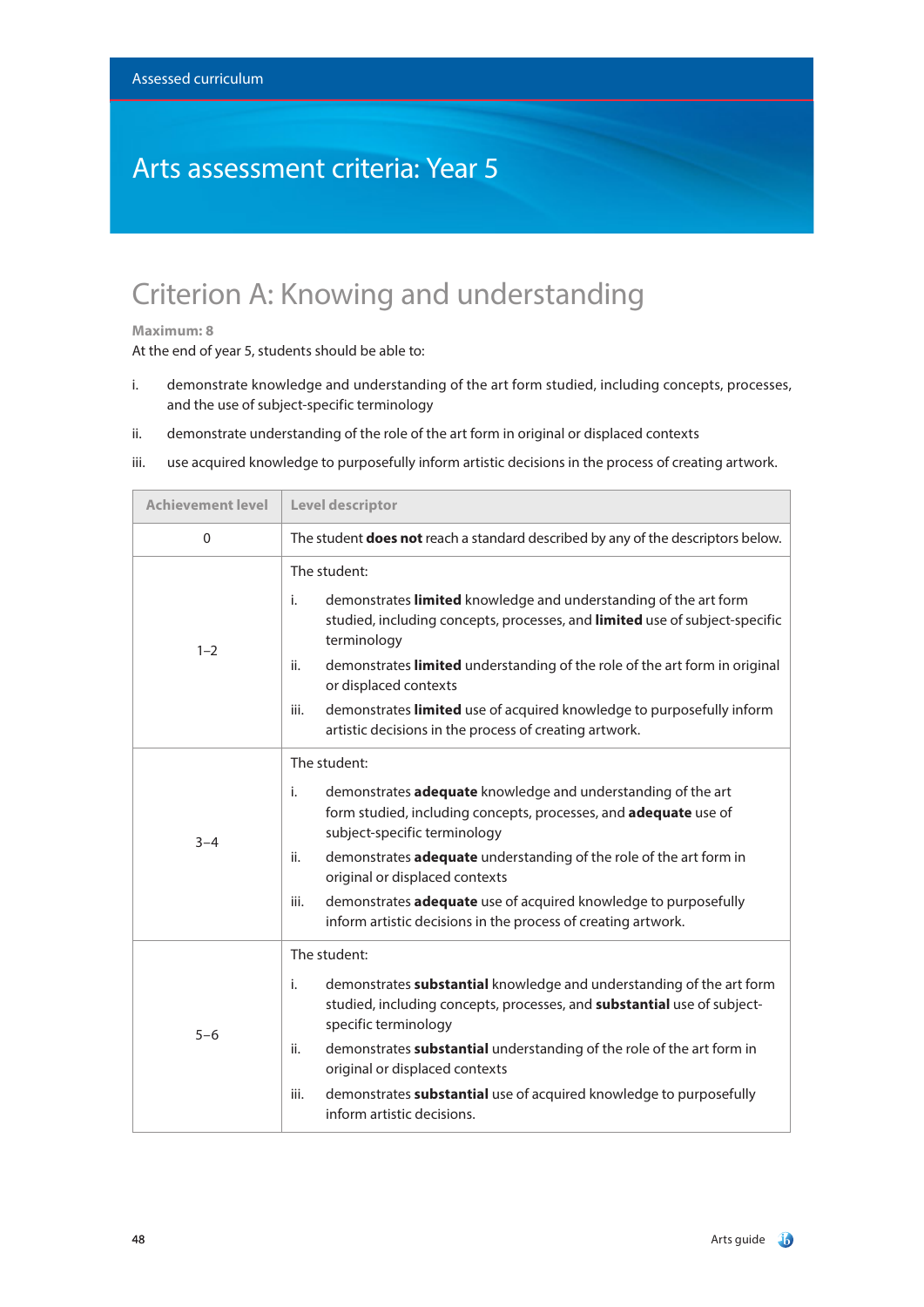| <b>Achievement level</b> | <b>Level descriptor</b>                                                                                                                                                                         |
|--------------------------|-------------------------------------------------------------------------------------------------------------------------------------------------------------------------------------------------|
| $7 - 8$                  | The student:<br>i.<br>demonstrates <b>excellent</b> knowledge and understanding of the art<br>form studied, including concepts, processes, and excellent use of<br>subject-specific terminology |
|                          | ii.<br>demonstrates <b>excellent</b> understanding of the role of the art form in<br>original or displaced contexts                                                                             |
|                          | iii.<br>demonstrates <b>excellent</b> use of acquired knowledge to purposefully<br>inform artistic decisions in the process of creating artwork.                                                |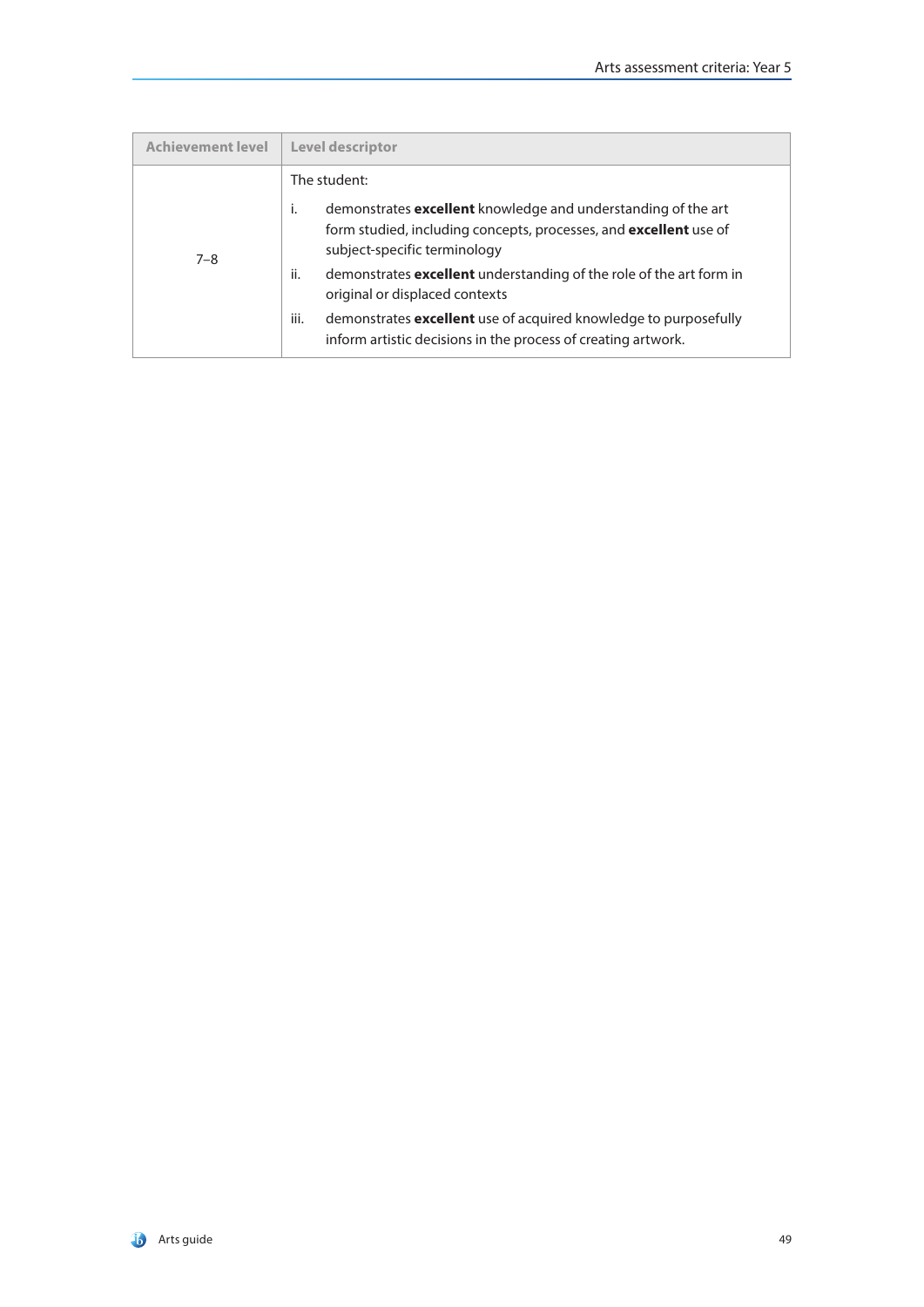# Criterion B: Developing skills

### **Maximum: 8**

- i. demonstrate the acquisition and development of the skills and techniques of the art form studied
- ii. demonstrate the application of skills and techniques to create, perform and/or present art.

| <b>Achievement level</b> | Level descriptor                                                                                                                                                                                                                                             |  |
|--------------------------|--------------------------------------------------------------------------------------------------------------------------------------------------------------------------------------------------------------------------------------------------------------|--|
| $\Omega$                 | The student <b>does not</b> reach a standard described by any of the descriptors below.                                                                                                                                                                      |  |
| $1 - 2$                  | The student:<br>demonstrates limited acquisition and development of the skills and<br>j.<br>techniques of the art form studied<br>demonstrates limited application of skills and techniques to create,<br>ii.<br>perform and/or present art.                 |  |
| $3 - 4$                  | The student:<br>j.<br>demonstrates <b>adequate</b> acquisition and development of the skills and<br>techniques of the art form studied<br>ii.<br>demonstrates <b>adequate</b> application of skills and techniques to create,<br>perform and/or present art. |  |
| $5 - 6$                  | The student:<br>demonstrates <b>substantial</b> acquisition and development of the skills and<br>i.<br>techniques of the art form studied<br>demonstrates substantial application of skills and techniques to create,<br>ii.<br>perform and/or present art.  |  |
| $7 - 8$                  | The student:<br>i.<br>demonstrates <b>excellent</b> acquisition and development of the skills and<br>techniques of the art form studied<br>ii.<br>demonstrates excellent application of skills and techniques to create,<br>perform and/or present art.      |  |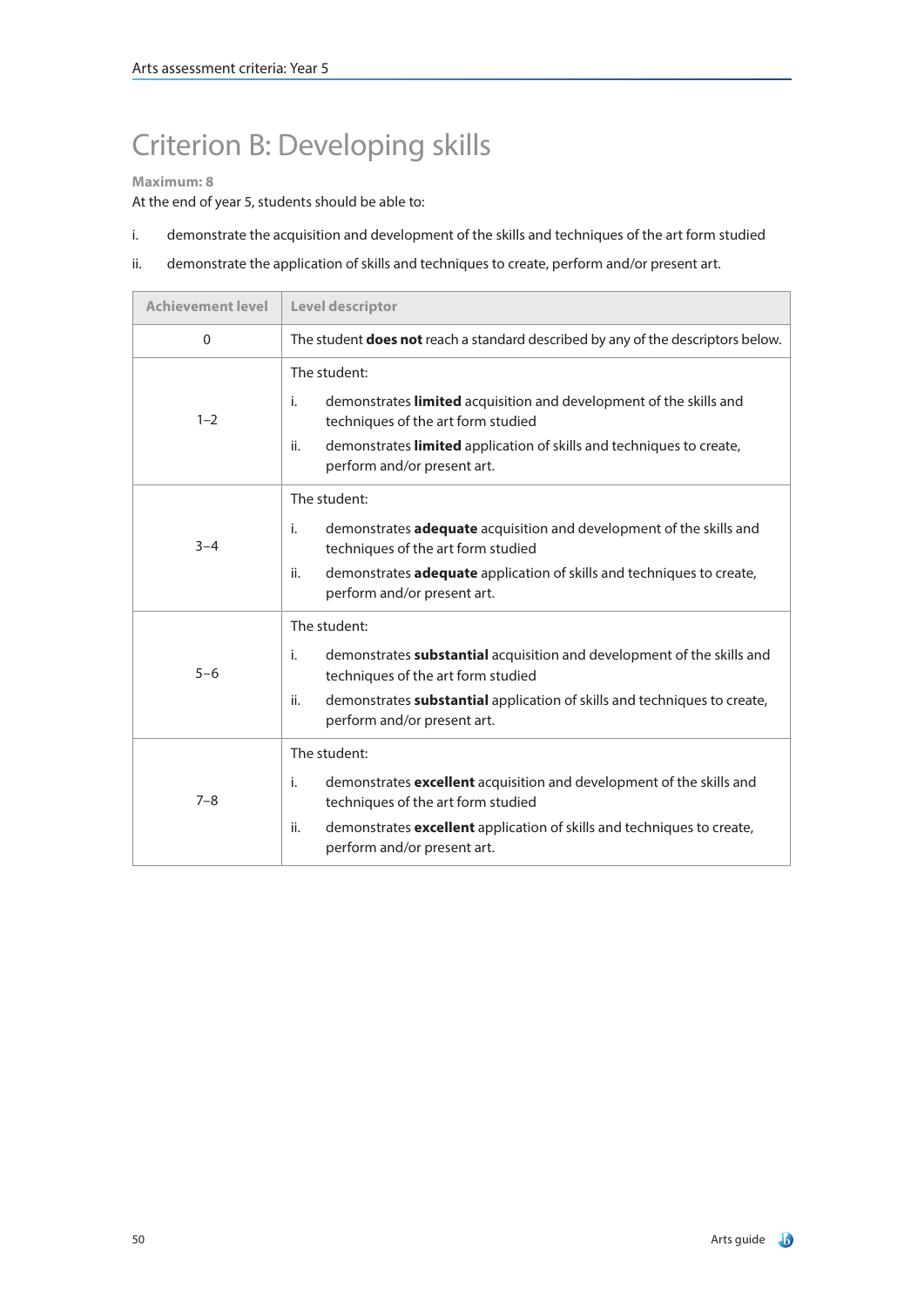# Criterion C: Thinking creatively

#### **Maximum: 8**

- i. develop a feasible, clear, imaginative and coherent artistic intention
- ii. demonstrate a range and depth of creative-thinking behaviours
- iii. demonstrate the exploration of ideas to shape artistic intention through to a point of realization.

| <b>Achievement level</b> | Level descriptor                                                                                                                                                                                                                                                                                                                                             |  |
|--------------------------|--------------------------------------------------------------------------------------------------------------------------------------------------------------------------------------------------------------------------------------------------------------------------------------------------------------------------------------------------------------|--|
| $\Omega$                 | The student <b>does not</b> reach a standard described by any of the descriptors below.                                                                                                                                                                                                                                                                      |  |
| $1 - 2$                  | The student:<br>i.<br>develops a limited artistic intention that is rarely feasible, clear,<br>imaginative or coherent<br>demonstrates a limited range or depth of creative-thinking behaviours<br>ii.<br>demonstrates limited exploration of ideas to shape artistic intention that<br>iii.<br>may reach a point of realization.                            |  |
| $3 - 4$                  | The student:<br>develops an adequate artistic intention that is occasionally feasible,<br>i.<br>clear, imaginative and/or coherent<br>ii.<br>demonstrates an <b>adequate</b> range and depth of creative-thinking<br>behaviours<br>demonstrates adequate exploration of ideas to shape artistic intention<br>iii.<br>through to a point of realization.      |  |
| $5 - 6$                  | The student:<br>i.<br>develops a substantial artistic intention that is often feasible, clear,<br>imaginative and coherent<br>demonstrates a substantial range and depth of creative-thinking<br>ii.<br>behaviours<br>demonstrates substantial exploration of ideas to purposefully shape<br>iii.<br>artistic intention through to a point of realization.   |  |
| $7 - 8$                  | The student:<br>i.<br>develops an excellent artistic intention that is consistently feasible, clear,<br>imaginative and coherent<br>demonstrates an excellent range and depth of creative-thinking<br>ii.<br>behaviours<br>demonstrates excellent exploration of ideas to effectively shape artistic<br>iii.<br>intention through to a point of realization. |  |